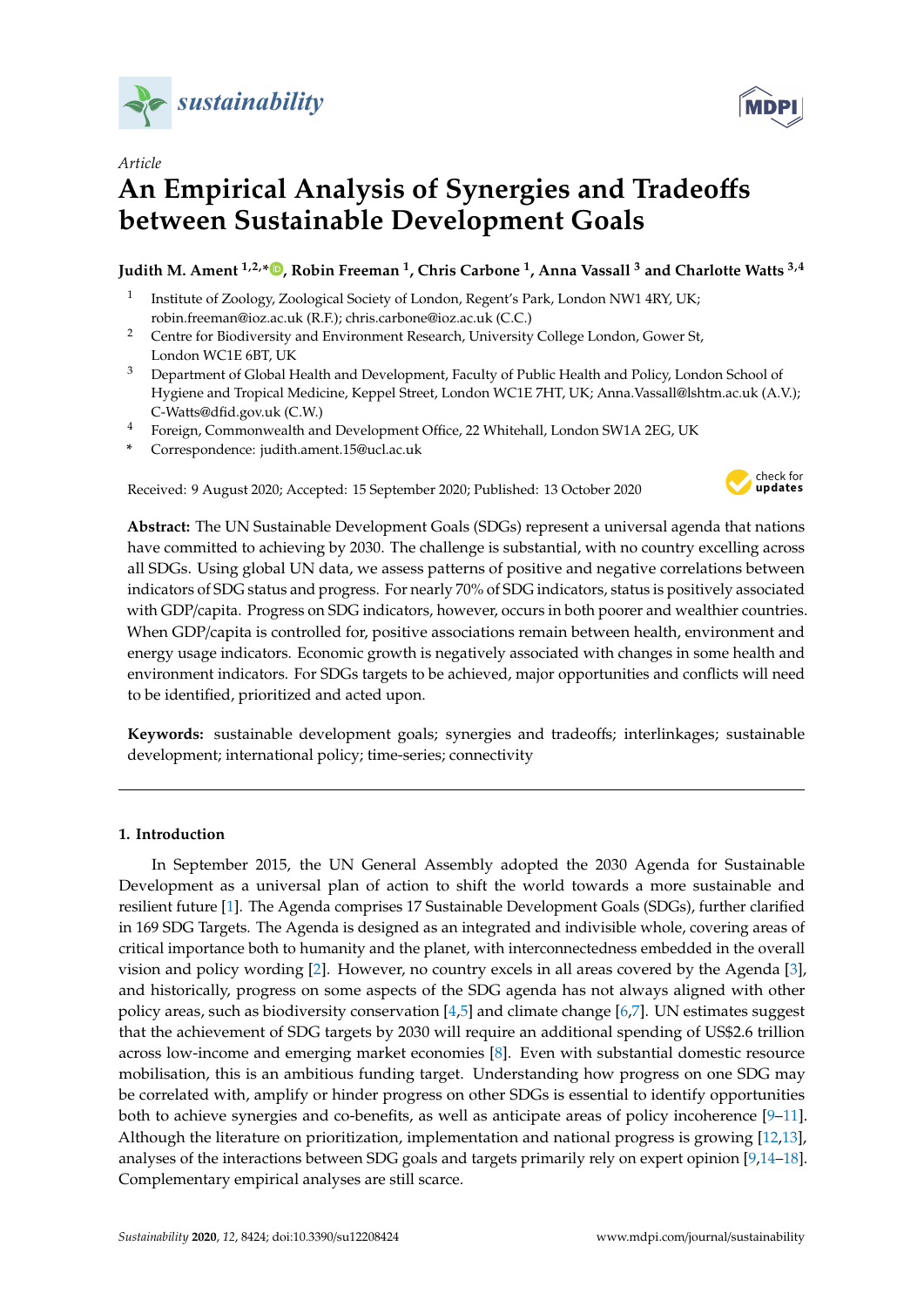The study presented here advances current analyses on SDG interlinkages in two main ways. First, we use empirical data in our analyses, as opposed to prior studies relying on expert opinion. Evidence-based insights on global patterns in SDG attainment require large amounts of data that are comparable across countries [\[19\]](#page-9-14). The global SDG indicator framework adopted by the UN General Assembly in July 2017 [\[20\]](#page-9-15) facilitates the process of collating such information. Here, we use available SDG indicator data [\[21\]](#page-9-16) to conduct cross-national analyses of patterns of association between different indicators.

Second, in addition to using empirical data, the analyses presented here also consider two novel metrics: (1) *SDG status* (i.e., the current state of development, defined as the most-recent SDG indicator values for each country), and (2) *SDG progress* (i.e., the change in development levels over time, calculated as the mean annual rate of change in SDG indicator levels between 2000–2015). We consider two metrics because, over time, levels of SDG *status* may become correlated as progress is achieved. The use of a metric of change provides important additional insights into the degree to which rates of progress are similar across indicators. Presenting these two complementary metrics side-by-side, while using otherwise similar model structures, allows us to contrast and compare the insights that could be gained when using only a singular metric.

For the purpose of this study, we define the level of SDG *connectivity* as the proportion of significant correlations across all SDGs. Correlations between SDG *status* indicators have recently been shown to be strongly associated with country income per capita [\[22\]](#page-9-17). In the following sections of this paper, we therefore first assess the degree to which SDG *status* and *progress* are associated with per capita country income (GDP/capita). We then calculate the degree of SDG *connectivity*, i.e., the proportion of significant correlations across all potential connections between SDG *status* and *progress* indicators, respectively, while controlling for GDP/capita. By doing this we are able to identify where there are non-income-dependent associations between SDG indicators.

### **2. Materials and Methods**

#### *2.1. Materials*

Indicator data for the UN Sustainable Development Goals were obtained from the dissemination platform of the Global SDG Indicators Database [\[21\]](#page-9-16). From this platform, all SDG indicator series were downloaded that are conceptually clear, for which internationally established methodology and standards are available, and for which data are regularly produced by countries (Tier 1 indicators, Table S1) [\[23\]](#page-9-18). We used only numerical, national-level data series, disregarding potential disaggregation by income, sex, age, race, ethnicity, migratory status, disability and geographic location, or other characteristics, which may not be available for all countries. SDG indicator time series had varying lengths, ranging from 1983–2017 but predominantly spanning 2000–2015 (Figure S1), which was therefore assumed as the focal temporal scope of the present study.

#### *2.2. Methods*

For the purpose of this study, we define *SDG status* as the current SDG indicator levels, measured as the most-recent-available SDG indicator values for each country, and *SDG trends* as the change in SDG indicator levels over time, measured as the mean annual rate of change in indicator values between 2000–2015.

*SDG trends* were calculated using two distinct methods. For data-sparse times series ( $n_{obs} < 6$ ), linear models were used to describe SDG indicator trends over time, derived with the R 'stats' package [\[24\]](#page-10-0). Trends of longer time series ( $n_{obs} > 5$ ), were described using Generalized Additive Models (GAM) derived in the R 'mgcv' package [\[25\]](#page-10-1), to better capture potential nonlinearity in these time series. GAM smoothing parameters were set to half the length of the time series. Missing years were imputed with linear interpolation using the R 'zoo' package [\[26\]](#page-10-2) for linear models, and predicted from model parameters for the GAM procedure. From each complete time series, annual trend values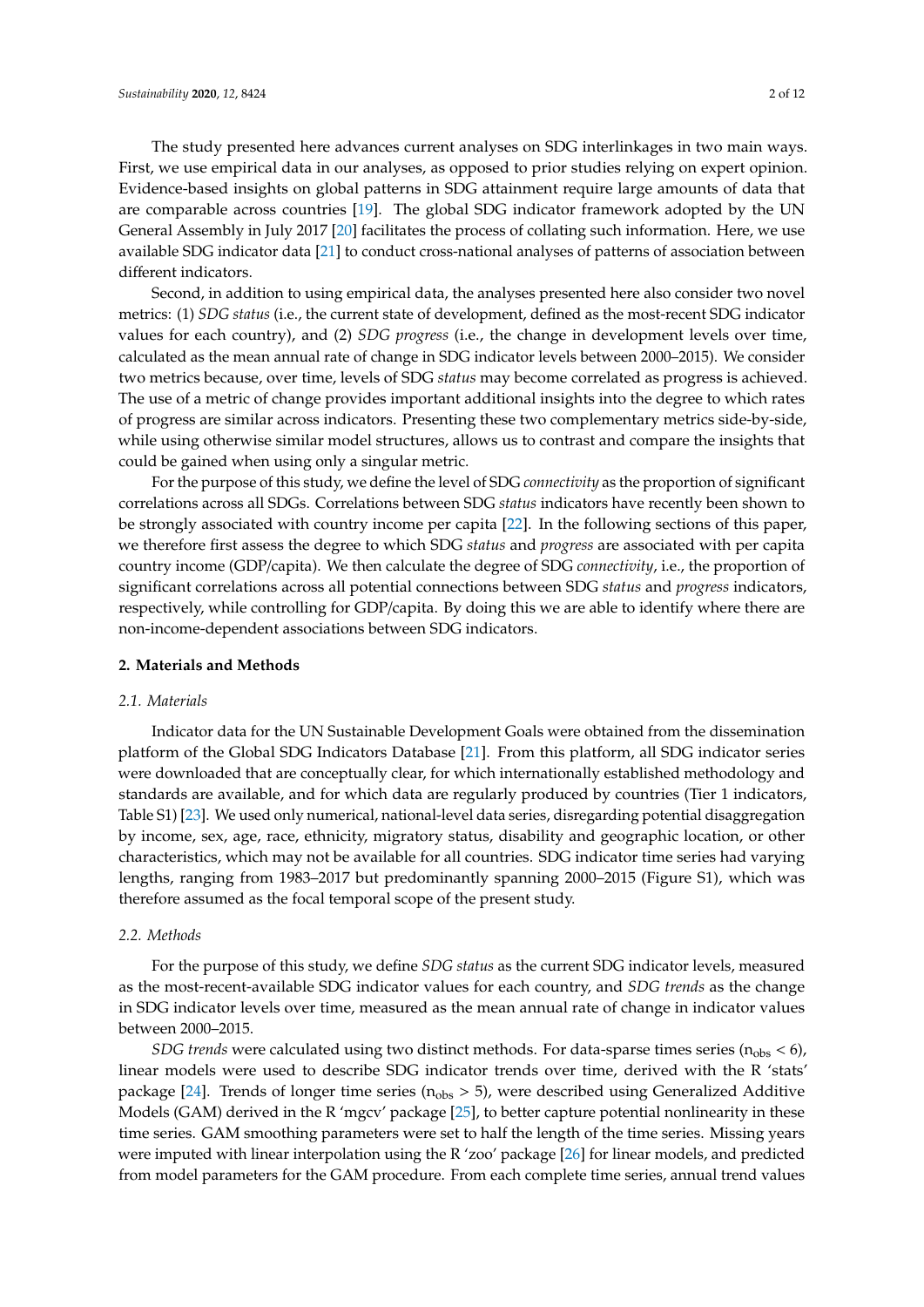were calculated as the change in (predicted) values between subsequent years, after which the mean over the study period (2000–2015) was taken as the final *SDG trend*.

Despite using only national-level Tier 1 SDG indicators, not all resulting indicators had the same number of countries (Figure S2), and indicator data gaps were strongly mismatched between countries (Figures S3 and S4). To prevent missing country data from influencing cross-national assessments of patterns in SDG attainment, we filtered *SDG status* and *trend* values to generate a complete set of countries and SDG indicators, balancing the exclusion of data-poor indicators with the exclusion of data-poor countries to maximize the number of SDG indicators observed across the largest number of countries. Countries were thus homogenized across SDG indicators by first removing any countries missing data on more than 50% of indicators (i.e., very data-poor countries). Second, excluding any SDG indicators missing more than 10% of remaining countries (i.e., very data-poor indicators), and finally, retaining only countries with complete indicator coverage after these first two steps. For *SDG status,* this complete set contains 42 indicators in 123 countries, while the complete set of *SDG trends* contains 29 indicators in 127 countries (Table S1, Figures S2 and S3), 83% and 85% of the total of 149 UN Member States.

*SDG status* and *trend* values were normalized across countries before subsequent analyses using the R 'bestNormalize' package [\[27\]](#page-10-3), to overcome the influence of high-leverage points in skewed distributions of original values. Series for which greater indicator values indicate a less desirable outcome (e.g., mortality rates) were inverted (i.e., multiplied by −1), so that for all SDG indicators, greater indicator values signify more desirable outcomes (see Table S1 for a complete list).

Economic capacity is likely to affect implementation and effectiveness of SDG policies. To account for this confounding effect, we first derive a set of regression models that evaluate relationships between SDG indicators and economic capacity, using Ordinary Least Squares (OLS) for parameter estimation:

$$
SDG_i \sim \alpha_{i,GDP} + \beta_{i,GDP} \times GDP + \varepsilon_{i,GDP}
$$
 (1)

where *SDG*<sub>*i*</sub> represents *SDG status* or *trend* values,  $\alpha_{i,GDP}$  represents the model intercept,  $\beta_{i,GDP}$  denotes the coefficient for the effect of economic capacity, measured as per capita gross domestic product (*GDP*), on SDG indicator *i* and ε*i*,*<sup>j</sup>* represents a model error term. For *SDG status*, we use recent (2015) GDP per capita data (PPP 2011 international \$), while for *SDG trends,* we use GDP data from the beginning of the study period (2000).

Residuals from models above (Equation (1)) were then used to assess interlinkages between *SDG status* and *trend* values:

$$
SDG_i \sim \alpha_{i,j} + \beta_{i,j} \times SDG_j + \varepsilon_{i,j}
$$
 (2)

where *SDG<sup>i</sup>* and *SDG<sup>j</sup>* are the residuals from *SDG status* or *trend* models following Equation (1). In Equation (2),  $\alpha_{i,j}$  represents the model intercept,  $\beta_{i,j}$  represents the relationship between SDG indicator *j* and SDG indicator *i*, and ε*i*,*<sup>j</sup>* represents a model error term. Linear model theory shows that exchanging dependent and independent variables in regression model derivation affects the effect size of relationships (i.e., the magnitude of β*i*,*<sup>j</sup>* ), but not the *T*- and *F*-statistic, nor the significance level for the relationship. We use this symmetry here by reporting significant interlinkages between SDG pairs without assigning directionality to these relationships. We do not attempt to discover any underlying mechanisms behind the observed patterns, which will be almost impossible to determine, as they are the results of complex feedbacks in societies. Instead, we report on the manifested relationships, as evidenced in the currently available data. Significance of relationships between SDG indicators calculated from Equation (2) are evaluated at a false discovery rate of  $\alpha$  = 0.05, corrected for multiple comparisons [\[28\]](#page-10-4).

Network- and indicator-level metrics were calculated using the R 'igraph' package [\[29\]](#page-10-5). Network connectivity *C* is calculated as the ratio of significant links *Lsig*, over the total number of possible links:

$$
C = L_{sig} / (N \times (N-1))
$$
\n(3)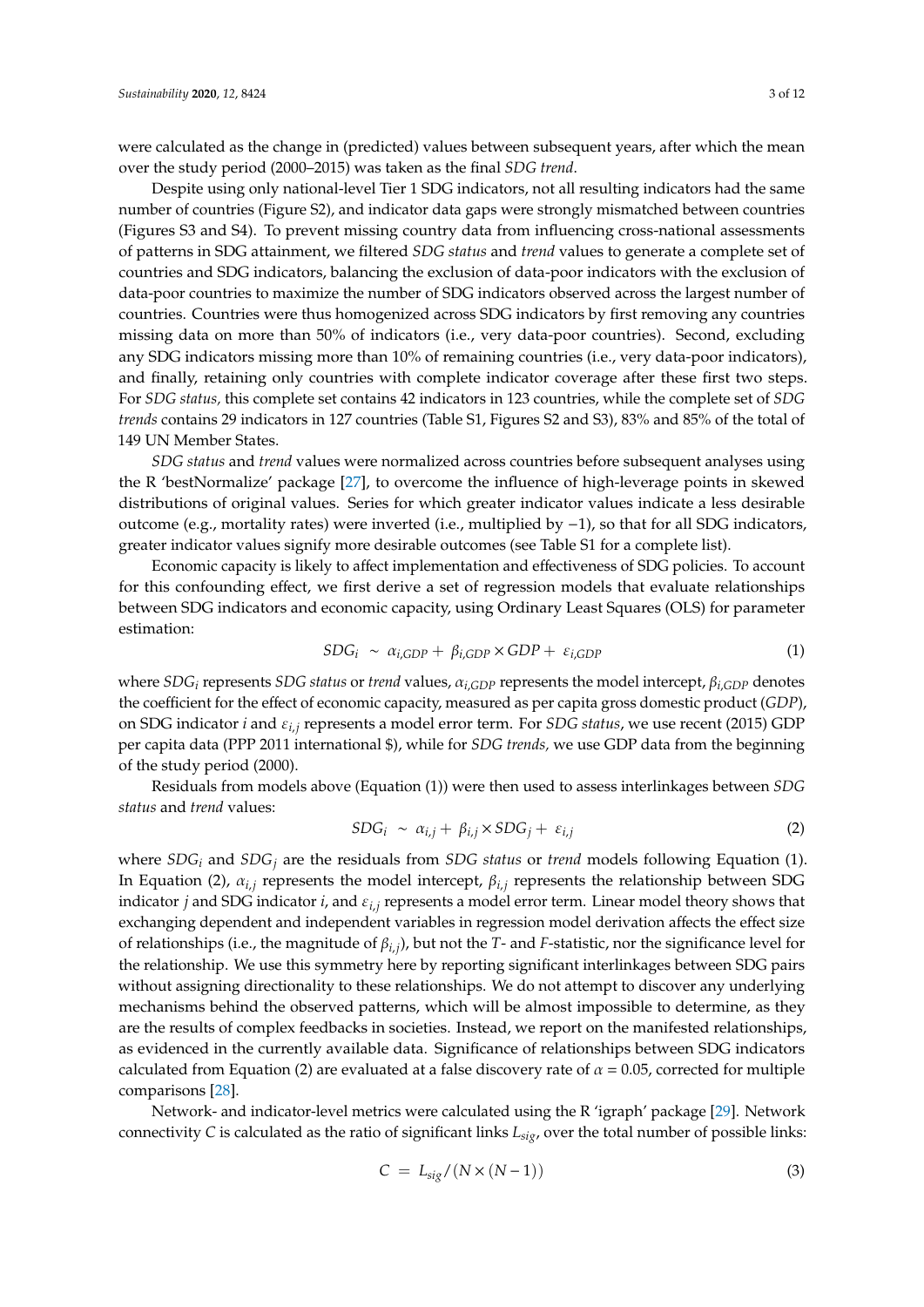where *N* denotes the number of nodes (SDG indicators) in the network. At the indicator level, degree centrality *D* is defined as the proportion of significant links *Li*,*sig* that connect an SDG indicator *i* to all other SDG indicators, normalized over the number of possible links:

$$
D = L_{i,sig}/(N-1) \tag{4}
$$

Significant relationships were visualized using the R 'chorddiag' [\[30\]](#page-10-6) and 'circlize' packages [\[31\]](#page-10-7). All analyses were performed in R version 3.5.1 [\[24\]](#page-10-0).

## **3. Results**

SDG data availability varies greatly across countries and indicators (Figures S2–S5), hindering comprehensive analyses of connectivity between indicators. We limit our analyses to a subset of countries and indicators with complete data coverage, to avoid potential biases associated with differing country samples across indicator pairs (Figure S6, Table S1, see Methods for details). In this way, we ensure that differences in linkages between SDG indicator pairs are not due to the inclusion or exclusion of specific countries on different indicator pairs, as would be the risk if we included all possible data. Numbers of available indicator time series also vary strongly across SDGs (Figure S5), leading to unbalanced comparisons when aggregating to the goal-level. We, therefore, describe patterns in interlinkages at the indicator-level. We only use national time series, not disaggregated by age, gender, region, or other descriptors. In total, we assessed a consistent set of 42 SDG indicators across 123 countries for SDG *status*, and 29 SDG indicators across 127 countries for SDG *progress*, representing 83% and 85% of all 149 UN Member States, respectively. In the analyses, a few indicators were inverted so that for all indicators, greater *status* and *progress* signify outcomes closer to SDG targets. With these methods, we thus: (1) Highlight the dependence of SDG *status* on country income, and (2) after controlling for income dependence, identify both positive SDG associations (i.e., synergistic, high-high, low-low *status* or *progress* on SDG indicators), and negative SDG interlinkages (i.e., antagonistic, high-low *status* or *progress* on SDG indicators).

GDP/capita is strongly and consistently associated with SDG *status* (predicting levels of 83% of SDG indicators, Figure [1A](#page-4-0)). In general, SDG *status* is higher in countries with higher GDP/capita (69% of indicators, including all health indicators except alcohol consumption and suicide mortality). Some indicators, however, appear to show higher status in lower-income counties (14%—lower-income countries tend to have lower alcohol consumption, lower suicide mortality, lower freshwater stress, lower domestic material consumption, more renewable energy use, and more remittances, e.g., through money transfers from migrant workers to their home countries). In low-income countries, initial increases on some indicators such as domestic material consumption (i.e., declining SDG *progress*) may be necessary precursors to other types of development.

GDP/capita is also correlated with SDG *progress* across 69% of SDG indicators (Figure [1B](#page-4-0)), but progress occurs in both poorer and wealthier countries. In 38% of indicators, SDG *progress* is significantly faster in lower-income countries. Conversely, in 31% of SDG indicators, higher-income countries are improving faster. Change on health indicators is split between high- and low-income countries, with some health issues (e.g., neo-natal mortality, under-five mortality), not surprisingly improving more rapidly in lower-income countries, while other health issues (e.g., reductions in cardiovascular disease, cancer and diabetes mortality, road-traffic mortality) progressing more rapidly in countries with higher GDP/capita. Internet usage and broadband subscriptions are also progressing much more rapidly in richer nations, leading to very high levels of *status* (Figure [1A](#page-4-0)), compared to 2G mobile coverage, which, while higher in richer countries (Figure [1A](#page-4-0)), is increasing faster in lower-income countries (Figure [1B](#page-4-0)).

Given the strong correlation between GDP/capita and SDG *status* and *progress*(Figure [1\)](#page-4-0), we control for this in our analysis of SDG connectivity (see Figure S6 for SDG connectivity before accounting for GDP/capita). Eighteen percent of connections between SDG *status* indicators assessed in this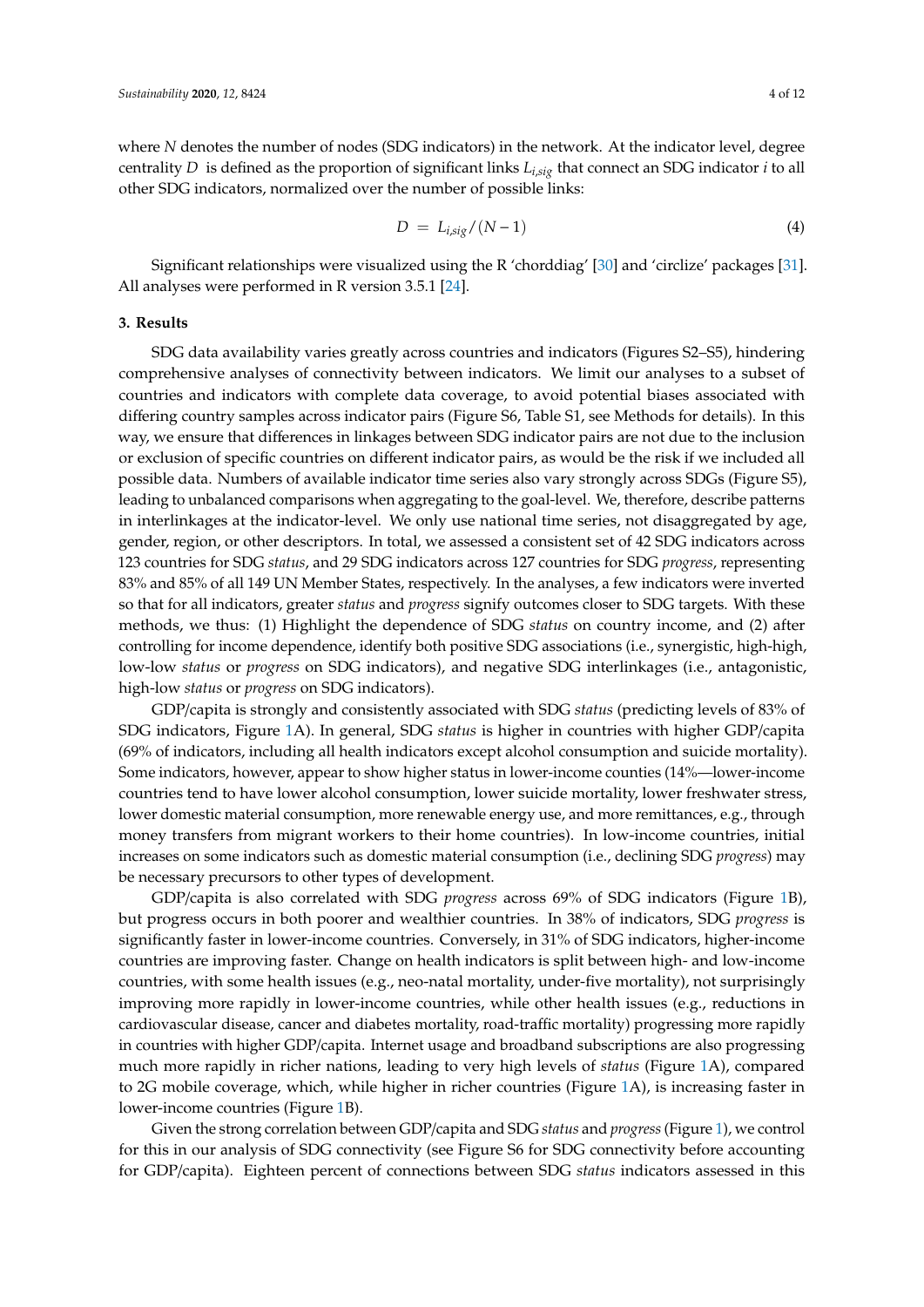way are significantly positive (Figure [2B](#page-5-0)). This percentage is largely made up of connections among health indicators (11 health indicators are positively correlated with more than 25% of other indicators, Table S2), and indicators for information access (internet broadband subscriptions and internet usage), remittances, electricity access, and clean fuels and technology. Only 4% of connections between SDG *status* indicators are negatively correlated (Figure [2A](#page-5-0)), largely driven by connections with alcohol consumption and renewable energy consumption, which tend to be inversely aligned with many other aspects of the SDG Agenda (see Table S2).

<span id="page-4-0"></span>

**Figure 1.** Dependence of SDG attainment on GDP per capita. Showing regression coefficients for GDP **Figure 1.** Dependence of SDG attainment on GDP per capita. Showing regression coefficients for GDP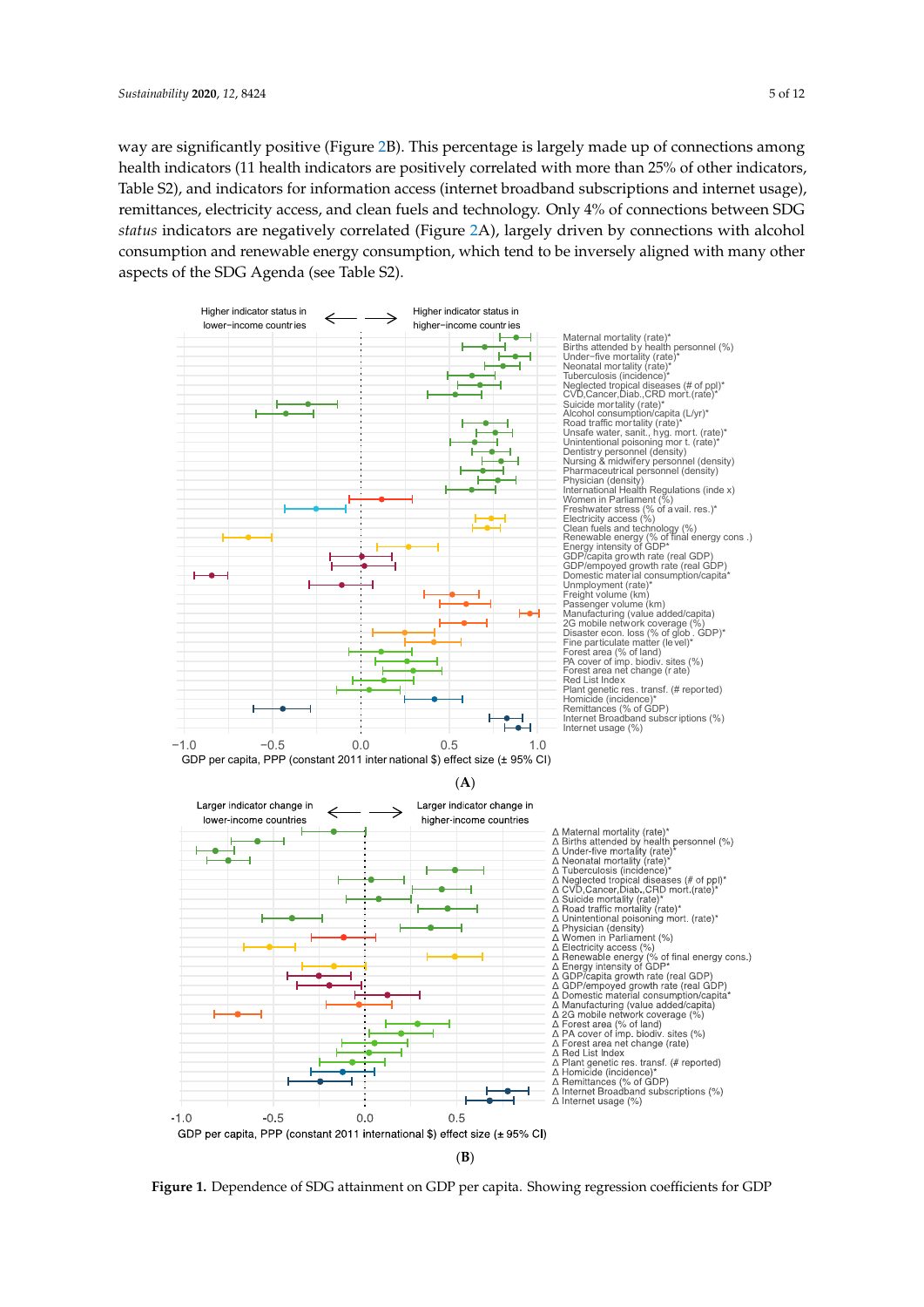per capita (PPP 2011 international \$) derived from regression models of normalized values for SDG *status* in 123 countries (**A**) and SDG *progress* in 129 countries (**B**). Positive GDP regression coefficients signal SDG indicators on which *status* (**A**) or *progress* (**B**) are significantly higher in higher-income countries. Negative GDP regression coefficients signify SDG indicators on which *status* (**A**) or *progress* (**B**) are significantly higher in lower-income countries. Indicator names appended with an asterisk were inverted (i.e., multiplied with −1), so that greater SDG indicator values signify more desirable outcomes for all indicators.

<span id="page-5-0"></span>

**Figure 2.** Connectivity of SDG *status* (top, (**A**,**B**)) and *progress* (bottom, (**C**,**D**)) derived from regression models after controlling for GDP/capita. Connections show significant negative (**A**,**C**) and positive (**B**,**D**) relationships. Significance cutoff's are corrected for multiple comparisons following Benjamini and Hochberg [\[28\]](#page-10-4), resulting in *q\** = 0.011 for *status* models (**A**,**B**), and *q\** = 0.005 for *progress* models (**C**,D), equivalent to a false discovery rate  $\alpha = 0.05$ . *Status* models use most-recent reported SDG indicator levels on 42 SDG indicators across 123 countries, *progress* models use mean annual change values on 29 SDG indicators between 2000–2015 across 127 countries. Inside the diagrams, quantity *C* specifies network connectivity: The proportion of relationships significant at *q\**. Link color and width are proportional to relationship strength. Indicator sector colors reflect overarching SDG, indicator sector width is proportional to total relationship strength for each indicator. Indicator names appended with an asterisk were inverted (i.e., multiplied with -1), so that greater SDG indicator values signify more desirable outcomes for all indicators.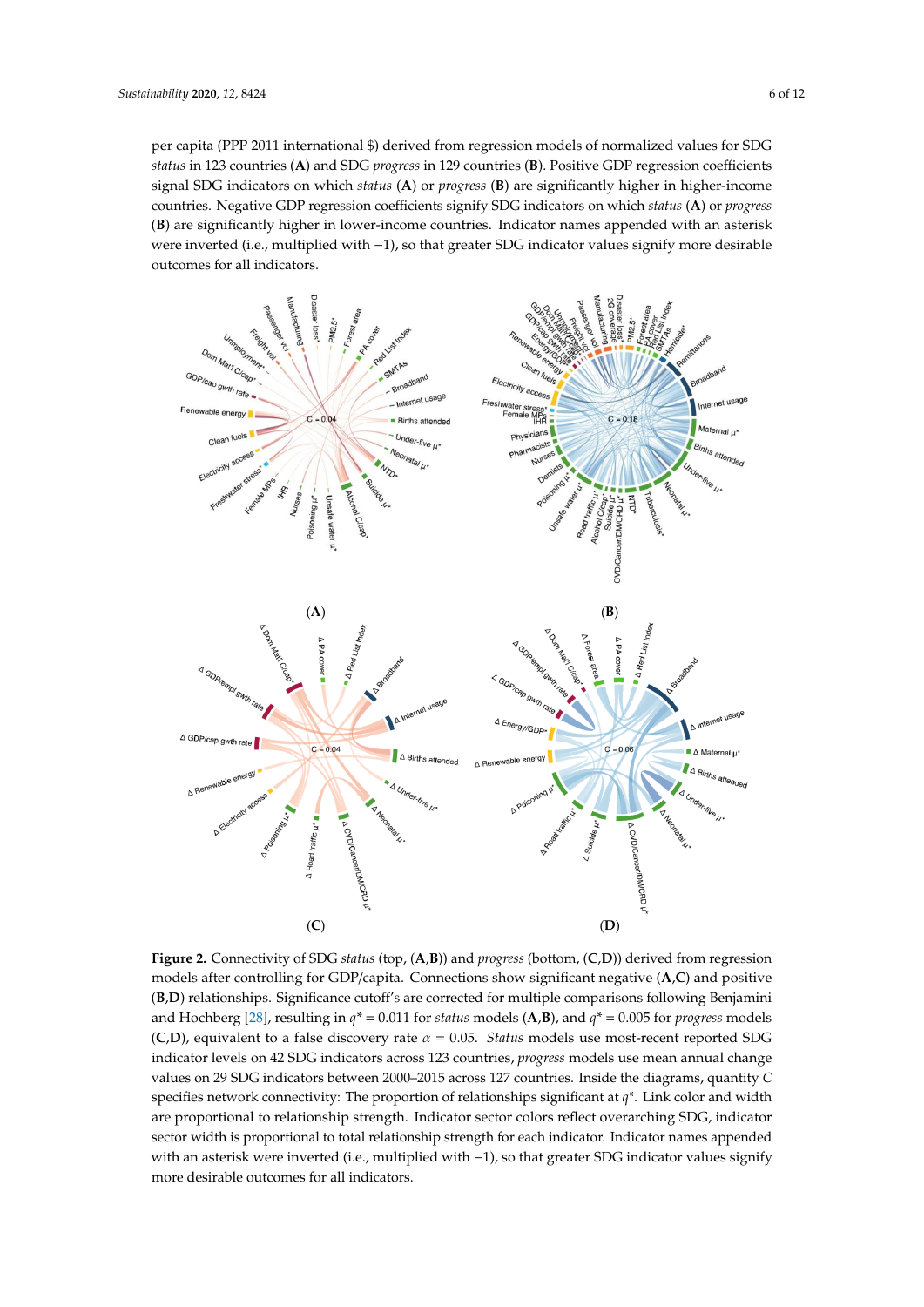Compared to SDG *status* indicators, the connections between *SDG progress* indicators are weaker and more directionally balanced (overall connectivity 10%, 6% positive, 4% negative, Figure [2C](#page-5-0),D). Health indicators represent roughly half of the significant positive *and negative* connections in these models. Negative connections (tradeoffs, Figure [2C](#page-5-0)) exist between *progress*in GDP growth rates, an SDG indicator in itself, and *increases* in domestic material consumption (economic indicators, both negatively associated with a range of health indicators and some environment indicators). While changes in economic indicators also have positive connections (Figure [2D](#page-5-0), correlations between SDG *progress*), these are mostly connections with other economic indicators: The results indicate no synergies for the rate of economic growth across SDGs. Cross-SDG positive synergies are apparent between health, environment and energy usage indicators. Taken together, these results provide no evidence for positive associations between increasing economic activity (GDP/capita acceleration) and improvement in a range of health, environment and sustainable energy indicators, once country income levels have been accounted for. Therefore, while the level of income (GDP/capita) is strongly associated with SDG *status* and *progress*, the pace at which income is improved may potentially mitigate improvements on other SDGs (Figure [1\)](#page-4-0).

#### **4. Discussion**

Negative connections between SDG *status* levels signal indicators that are at odds with general levels of development. Renewable energy consumption and alcohol consumption, for instance, have many negative connections (Table S2), suggesting that alcohol consumption is relatively higher in more developed countries, while renewable energy consumption is relatively lower in more developed countries. Lower-income countries often lack centralized energy infrastructure resulting in a faster adoption of off-grid renewable energy solutions. Alcohol consumption may increase with income levels, and more generally with development, as these results are robust against controlling for economic capacity (Table S2).

Negative connections between measures of SDG *progress* highlight areas of the SDG agenda where relative change on SDG indicators is divergent. Figure [2C](#page-5-0) shows that, for instance, change in under-five mortality and the incidence of tuberculosis are strongly negatively connected. This suggests that countries that are making progress (achieving reductions) in these areas do not make progress in both at the same time. Similarly, countries were shown to either increase the number of internet subscriptions or reduce under-five mortality. The results also suggest that countries showing accelerating economic growth (measured as increasing GDP per employed person growth rate), also tend to experience increases in internet usage and mortality from suicide, accidental poisoning, cancer, cardiovascular disease, diabetes and/or chronic respiratory diseases (Figure [2C](#page-5-0)).

Positive connectivity of SDG progress stems from several intrinsically-linked indicator pairs, such as internet usage and broadband subscriptions, neonatal and under-five mortality, and GDP per capita and per employed person growth rates. Other positive links may be more interesting, such as those between change in electricity access and births attended by health personnel, or renewable energy consumption and the Red List Index of Threatened Species. Additional patterns are revealed through the combination of SDG *status* and SDG *progress* metrics. For instance, suicide mortality is high in developed countries (Table S2), but as countries combat suicide mortality, they also progress on many other SDG indicators (Table S3).

Domestic material consumption is often highlighted as a threat for global sustainability [\[32](#page-10-8)[–34\]](#page-10-9), and is known to create performance gaps, even in top-performing countries [\[3\]](#page-9-2). Here, we show that *status* on this indicator is negatively associated with *status* on 63% of the tested indicators, before accounting for GDP (Table S2). These associations are diminished when accounting for economic capacity, but for SDG *progress*, connections with domestic material consumption become more pronounced after accounting for country GDP, suggesting that irrespective of wealth, change on many SDG indicators is associated with increases in material consumption.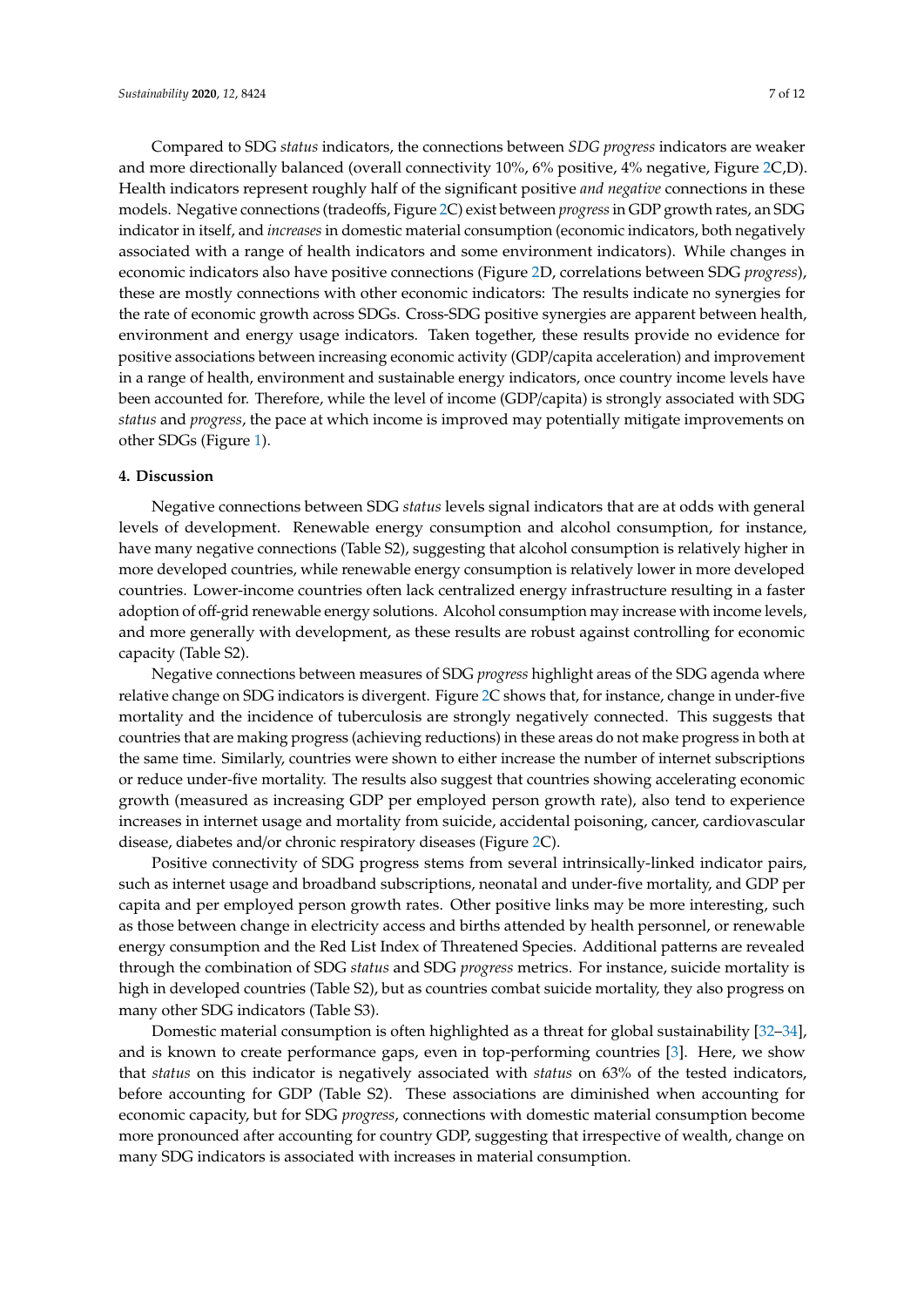Before controlling for GDP, SDG *status* shows moderate total connectedness (connectivity 0.58, Figure S7A,B), largely resulting from positive connections (positive connectivity 0.43), suggesting that national status across SDG indicators is well-linked. Fewer SDG indicators are connected through negative relationships (negative connectivity before-GDP 0.15), suggesting tradeoffs between certain SDG indicators. In a similar analysis based on expert opinion [\[16\]](#page-9-19), connectivity was reported to be much higher (0.8) than the total evidence-based (before-GDP *status*) connectivity found here (0.58). We find that positive connectivity is largely driven by health indicators: 15 health indicators are each significantly correlated with 59–68% of all indicators (Table S2). Other positively connected indicators are manufacturing value added, internet broadband subscriptions and internet usage (all significantly positively correlated with 68% of indicators). These indicators correlate with more than half the total number of tested indicators and might thus make reasonable candidates for proxies of overall SDG *status*.

Negative connectivity of SDG *status*, before controlling for GDP, is driven by per capita alcohol consumption, domestic material consumption, renewable energy consumption, and suicide mortality. These indicators are negatively correlated with large proportions (49–66%) of all other indicators, suggesting that developed countries perform relatively poorer on these indicators than less-developed countries, and vice-versa.

Economic growth has long been linked with many other aspects of human development, such as health and education indicators [\[35,](#page-10-10)[36\]](#page-10-11). There is a growing field of literature, however, calling for a move away from consumption-based macroeconomic indicators such as GDP, for measuring economic progress and human development more broadly [\[37](#page-10-12)[–39\]](#page-10-13). Recently, economic growth in the EU was shown to be unrelated, for instance, to other economic performance indicators and inversely related to environmental and well-being indicators [\[40\]](#page-10-14). Here, we show that although GDP/capita levels are a determining factor in the types of development that we observe across countries (Figure [1\)](#page-4-0), there are many positive correlations between other types of development that cannot be explained by differences in income levels (Figure [2\)](#page-5-0). Our results thus both provide support for correlations between income levels and other development indicators, as well as suggest there are many other intrinsic interlinkages between human development metrics after income levels have been accounted for, and thus suggest a nuance between these schools of thought.

Positive relationships between some SDG indicators have also been noted in other studies, for instance, between indicators related to reducing (gender) inequalities, eradicating poverty, education and some health indicators [\[41\]](#page-10-15). Spaiser et al. [\[42\]](#page-10-16) also identify factors which can promote socioeconomic development and ecological sustainability simultaneously, without spurring negative interactions between these realms. Our research echoes the conclusions from prior research on the importance of policy coherence [\[43,](#page-10-17)[44\]](#page-10-18) within the realm of the SDGs [\[40](#page-10-14)[,45\]](#page-11-0), by demonstrating the interdependence of individual SDG indicators and thus underwriting the indivisibility of the SDGs as a system of policy objectives that necessitates careful consideration of the downstream interactions between individual policy measures.

The study presented here describes statistical correlations between national-level indicators of human development. There are a number of limitations associated with the chosen methodological approaches which may indicate new directions for future research. Firstly, the uncovered statistical correlations indicate that there are human development indicators which tend to align (inversely) across countries. The common mechanisms (if any) linking such indicators *causally* cannot be inferred from the current macro-level, cross-country analysis. It would be interesting to further understand the within-country processes leading the relationships observed across countries. Simultaneously, by using national-level indicators, no attention can be paid to subnational differences in status or progress on these indicators. While it is an explicit goal of SDG Agenda to achieve the Agenda's Goals and Targets for all nations and for all segments of society [\[46\]](#page-11-1), the current analysis does not shed light on nations nor sections within societies potentially lagging behind in reaching the Goals as set out in the Agenda. Global country rankings are published by the UN directly (e.g., dashboards.sdgindex.org),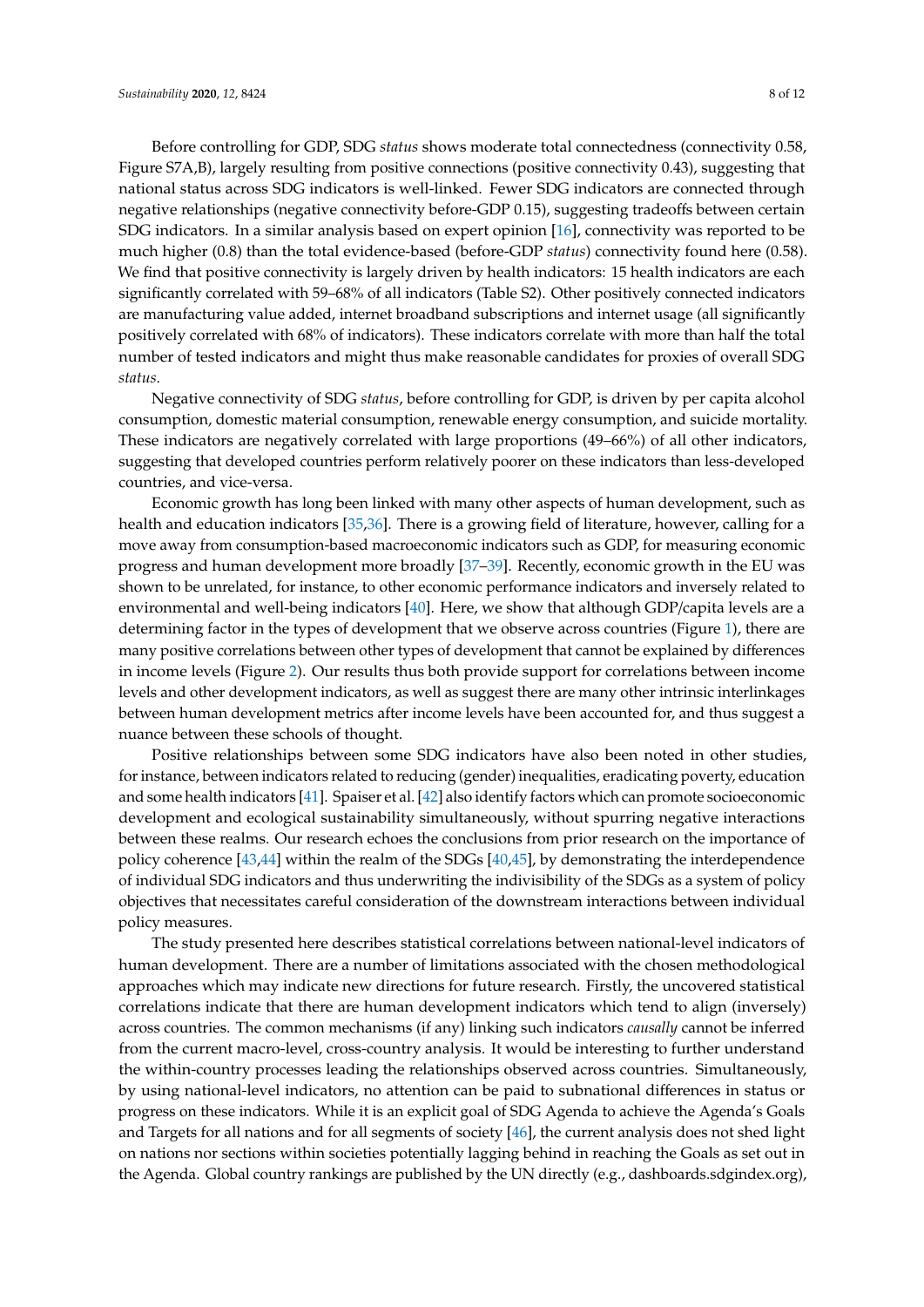and so the study presented here is merely intended to be complementary in its cross-national and cross-SDG approach. Finally, in our attempt to generate such overarching insights unbiased by differing country samples between SDG indicators, we have had to exclude certain data-poor countries and indicators, to ensure an identical sample of countries across indicators. This has resulted in certain obvious data gaps, such as missing indicators for SDGs 1 and 2, but we feel this is preferable than drawing conclusions for different SDGs on differing sets of countries. Overall, this paper highlights the connectivity of the SDG Agenda, and thereby serves as a reminder to carefully explore both intended as well as unexpected outcomes of policy interventions.

## **5. Conclusions**

Assessing national-level SDG data, we find three broad patterns in SDG attainment and network connectivity. First, GDP/capita predicts 69–83% of SDG indicators (Figure [1\)](#page-4-0) and accounts for up to half the connections between indicator pairs, irrespective of measuring *status* or *progress* (Figure S7). These findings illustrate, fundamentally, the central correlations between economic development (here represented as GDP/capita) and progress on many SDGs. Given this, it is important to control for GDP/capita when exploring other potential synergies and tradeoffs between SDG indicators.

Second, the interconnected nature of the SDG agenda is reflected in a high percentage of significant correlations between indicators of *SDG status* (Figure [2A](#page-5-0),B). Indeed, there are over four times more positive than negative correlations, even when controlling for GDP/capita.

Third, SDG *progress* shows far fewer significant associations (10% overall) which are roughly equally distributed between positive and negative correlations (Figure [2C](#page-5-0),D). Notably, after controlling for differences in GDP/capita, there are positive associations between SDG *progress* on health, environment and sustainable energy indicators, while there are negative associations between the acceleration of economic growth and some of these indicators (e.g., reductions in cardiovascular disease, cancer and diabetes mortality, and the Red List Index of species threatened with extinction). While higher income levels are associated with higher SDG achievement (Figure [1A](#page-4-0)), the results suggest that higher or accelerating economic growth may mitigate some of these benefits (Figure [2C](#page-5-0),D). Rapid economic growth may change economic structures (patterns of consumption, labor markets) in a way that counters the effect of GDP per capita.

Together, these findings illustrate the complexity of monitoring progress on the SDGs—given differences in income levels, it may be more appropriate for different countries to prioritize different sets of targets within goals. They also show that considerations of opportunities to achieve SDG *progress* are complementary to analyses of SDG *status*. The findings suggest both that SDG *status* and *progress* are often associated with GDP/capita, and also that there are many other areas of synergy. However, for global ambitions for sustainable development to be achieved, major opportunities and conflicts need to be articulated, prioritised and acted upon.

**Supplementary Materials:** The following are available online at http://[www.mdpi.com](http://www.mdpi.com/2071-1050/12/20/8424/s1)/2071-1050/12/20/8424/s1, Figure S1: Temporal coverage of SDG indicator data, Figure S2: Number of countries available by SDG indicator, Figure S3: SDG indicator availability for high- and low-income countries, Figure S4: SDG indicator availability for middle-income countries, Figure S5: Number of SDG indicators available by tier, Figure S6: Countries included in analyses, Figure S7: Connectivity of SDG status and trends without controlling for GDP per capita, Table S1: Descriptions of SDG indicators at tier 1, Table S2: Proportion of significant links for SDG status indicators, Table S3: Proportion of significant links for SDG progress indicators.

**Author Contributions:** J.M.A.: Conceptualization, funding acquisition, methodology, data curation, formal analysis, visualization, writing—original draft, writing—review & editing; R.F.: Conceptualization, funding acquisition, methodology, formal analysis, visualization, writing—review & editing; C.C.: Conceptualization, funding acquisition, methodology, writing—review & editing; A.V.: writing—review & editing; C.W.: Conceptualization, funding acquisition, methodology, writing—review & editing. All authors have read and agreed to the published version of the manuscript.

**Funding:** J.M.A. is supported by a Natural Environment Research Council (NERC) Doctoral Training Partnership (DTP) studentship (grant number: NE/L002485/1).

**Conflicts of Interest:** The authors declare no conflict of interest.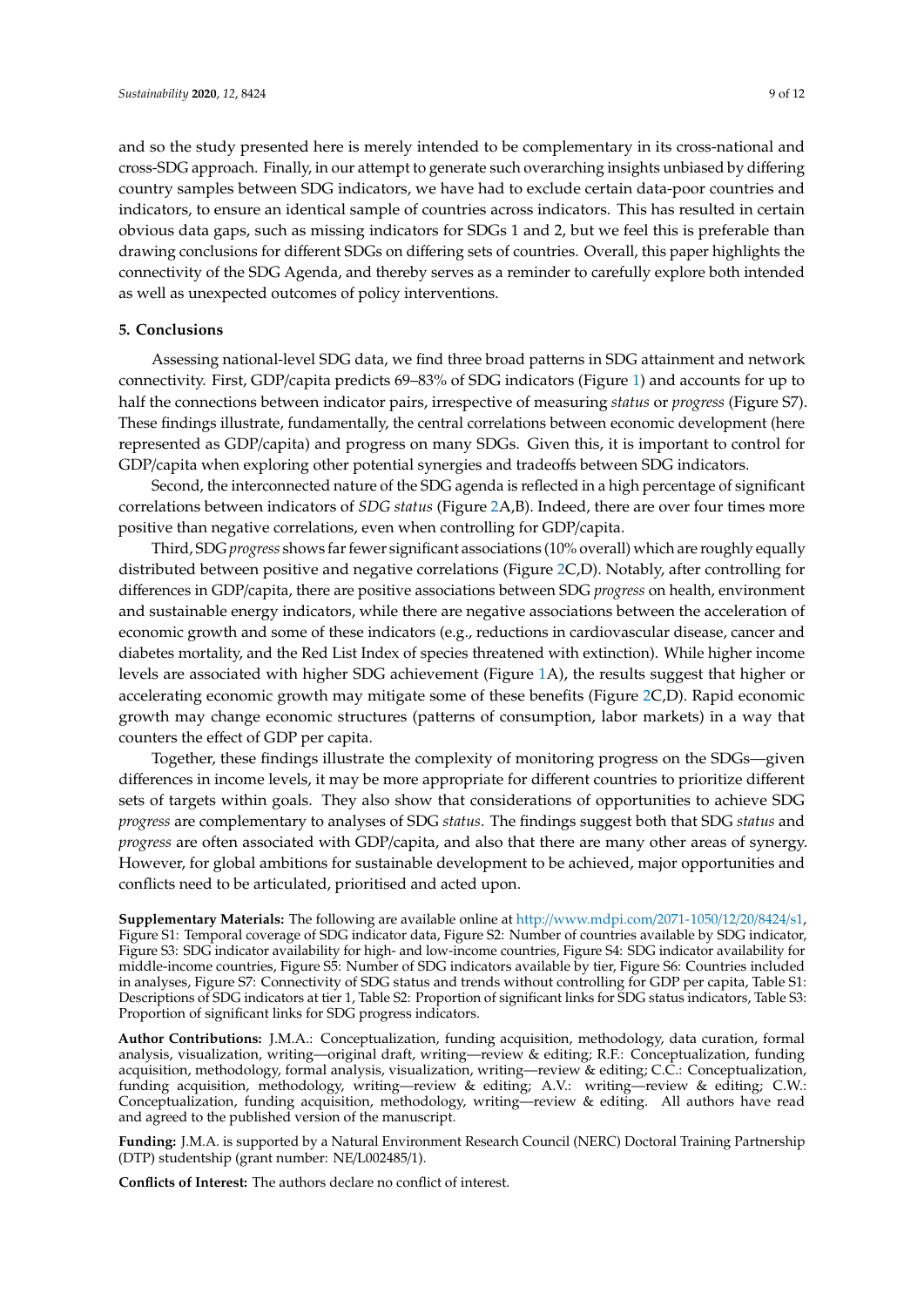**Data Availability:** All data are available through the dissemination platform of the Global SDG Indicators Database (https://[unstats.un.org](https://unstats.un.org/sdgs/indicators/database/)/sdgs/indicators/database/).

## **References**

- <span id="page-9-0"></span>1. UN General Assembly. *Transforming Our World: The 2030 Agenda for Sustainable Development*; United Nations: New York, NY, USA, 2015.
- <span id="page-9-1"></span>2. Le Blanc, D. Towards Integration at Last? The Sustainable Development Goals as a Network of Targets. *Sustain. Dev.* **2015**, *23*, 176–187. [\[CrossRef\]](http://dx.doi.org/10.1002/sd.1582)
- <span id="page-9-2"></span>3. Sachs, J.; Schmidt-Traub, G.; Kroll, C.; Lafortune, G.; Fuller, G. *Sustainable Development Report 2019*; Bertelsmann Stiftung and Sustainable Development Solutions Network (SDSN): New York, NY, USA, 2019.
- <span id="page-9-3"></span>4. Ament, J.M.; Collen, B.; Carbone, C.; Mace, G.M.; Freeman, R. Compatibility between agendas for improving human development and wildlife conservation outside protected areas: Insights from 20 years of data. *People Nat.* **2019**, *1*, 305–316. [\[CrossRef\]](http://dx.doi.org/10.1002/pan3.10041)
- <span id="page-9-4"></span>5. *Summary for Policymakers of the Global Assessment Report on Biodiversity and Ecosystem Services of the Intergovernmental Science-Policy Platform on Biodiversity and Ecosystem Services*; IPBES 2019; IPBES Secretariat: Bonn, Germany, 2019.
- <span id="page-9-5"></span>6. *Summary for Policymakers*; IPCC 2018; World Meteorological Organization: Geneva, Switzerland, 2018.
- <span id="page-9-6"></span>7. Nerini, F.F.; Sovacool, B.; Hughes, N.; Cozzi, L.; Cosgrave, E.; Howells, M.; Tavoni, M.; Tomei, J.; Zerriffi, H.; Milligan, B. Connecting climate action with other Sustainable Development Goals. *Nat. Sustain.* **2019**, *2*, 674–680. [\[CrossRef\]](http://dx.doi.org/10.1038/s41893-019-0334-y)
- <span id="page-9-7"></span>8. Gaspar, V.; Amaglobeli, D.; Garcia-Escribano, M.; Prady, D.; Soto, M. *Fiscal Policy and Development: Human, Social, and Physical Investment for the SDGs*; IMF Staff Discussion Notes: Washington, DC, USA, 2019.
- <span id="page-9-8"></span>9. *A Guide to SDG Interactions: From Science to Implementation*; ICSU 2017; International Science Council (ICSU): Paris, France, 2017. [\[CrossRef\]](http://dx.doi.org/10.24948/2017.01)
- 10. Nilsson, M.; Chisholm, E.; Griggs, D.; Chapman, R.; Mccollum, D.; Messerli, P.; Neumann, B.; Stevance, A.-S.; Visbeck, M.; Smith, M.S. Mapping interactions between the sustainable development goals: Lessons learned and ways forward. *Sustain. Sci.* **2018**, *13*, 1489–1503. [\[CrossRef\]](http://dx.doi.org/10.1007/s11625-018-0604-z)
- <span id="page-9-9"></span>11. United Nations Department of Economic and Social Affairs. *The Sustainable Development Goals Report 2019*; United Nations Department of Economic and Social Affairs: New York, NY, USA, 2019.
- <span id="page-9-10"></span>12. Allen, C.; Metternicht, G.; Wiedmann, T. Initial progress in implementing the Sustainable Development Goals (SDGs): A review of evidence from countries. *Sustain. Sci.* **2018**, *13*, 1453–1467. [\[CrossRef\]](http://dx.doi.org/10.1007/s11625-018-0572-3)
- <span id="page-9-11"></span>13. El-Maghrabi,M.H.; Gable, S.; Rodarte, I.O.; Verbeek, J. *Sustainable Development Goals Diagnostics: An Application of Network Theory and Complexity Measures to Set Country Priorities*; World Bank: Washington, DC, USA, 2018.
- <span id="page-9-12"></span>14. Nilsson, M.; Griggs, D.; Visbeck, M.; Ringler, C. *A Draft Framework for Understanding SDG Interactions*; International Council for Science: Paris, France, 2016.
- 15. Machingura, F.; Lally, S. *The Sustainable Development Goals and Their Trade-O*ff*s*; Overseas Development Institute: London, UK, 2017.
- <span id="page-9-19"></span>16. McGowan, P.J.K.; Stewart, G.B.; Long, G.; Grainger, M.J. An imperfect vision of indivisibility in the Sustainable Development Goals. *Nat. Sustain.* **2018**, *2*, 43–45. [\[CrossRef\]](http://dx.doi.org/10.1038/s41893-018-0190-1)
- 17. Nilsson, M.; Griggs, D.; Visbeck, M. Policy: Map the interactions between Sustainable Development Goals. *Nature* **2016**, *534*, 320–322. [\[CrossRef\]](http://dx.doi.org/10.1038/534320a)
- <span id="page-9-13"></span>18. Tremblay, D.; Fortier, F.; Boucher, J.; Riffon, O.; Villeneuve, C. Sustainable development goal interactions: An analysis based on the five pillars of the 2030 agenda. *Sustain. Dev.* **2020**, *11*, 1–13. [\[CrossRef\]](http://dx.doi.org/10.1002/sd.2107)
- <span id="page-9-14"></span>19. Reyers, B.; Stafford-Smith, M.; Erb, K.-H.; Scholes, R.J.; Selomane, O. Essential Variables help to focus Sustainable Development Goals monitoring. *Curr. Opin. Environ. Sustain.* **2017**, *26*, 97–105. [\[CrossRef\]](http://dx.doi.org/10.1016/j.cosust.2017.05.003)
- <span id="page-9-15"></span>20. UN General Assembly. *Work of the Statistical Commission Pertaining to the 2030 Agenda for Sustainable Development*; United Nations: New York, NY, USA, 2017.
- <span id="page-9-16"></span>21. UN Statistics Division. *SDG Indicators Global Database*; United Nations: New York, NY, USA, 2017.
- <span id="page-9-17"></span>22. Lusseau, D.; Mancini, F. Income-based variation in Sustainable Development Goal interaction networks. *Nat. Sustain.* **2019**, *2*, 242–247. [\[CrossRef\]](http://dx.doi.org/10.1038/s41893-019-0231-4)
- <span id="page-9-18"></span>23. UN Economic and Social Council. *Report of the Inter-Agency and Expert Group on Sustainable Development Goal Indicators*; United Nations: New York, NY, USA, 2017.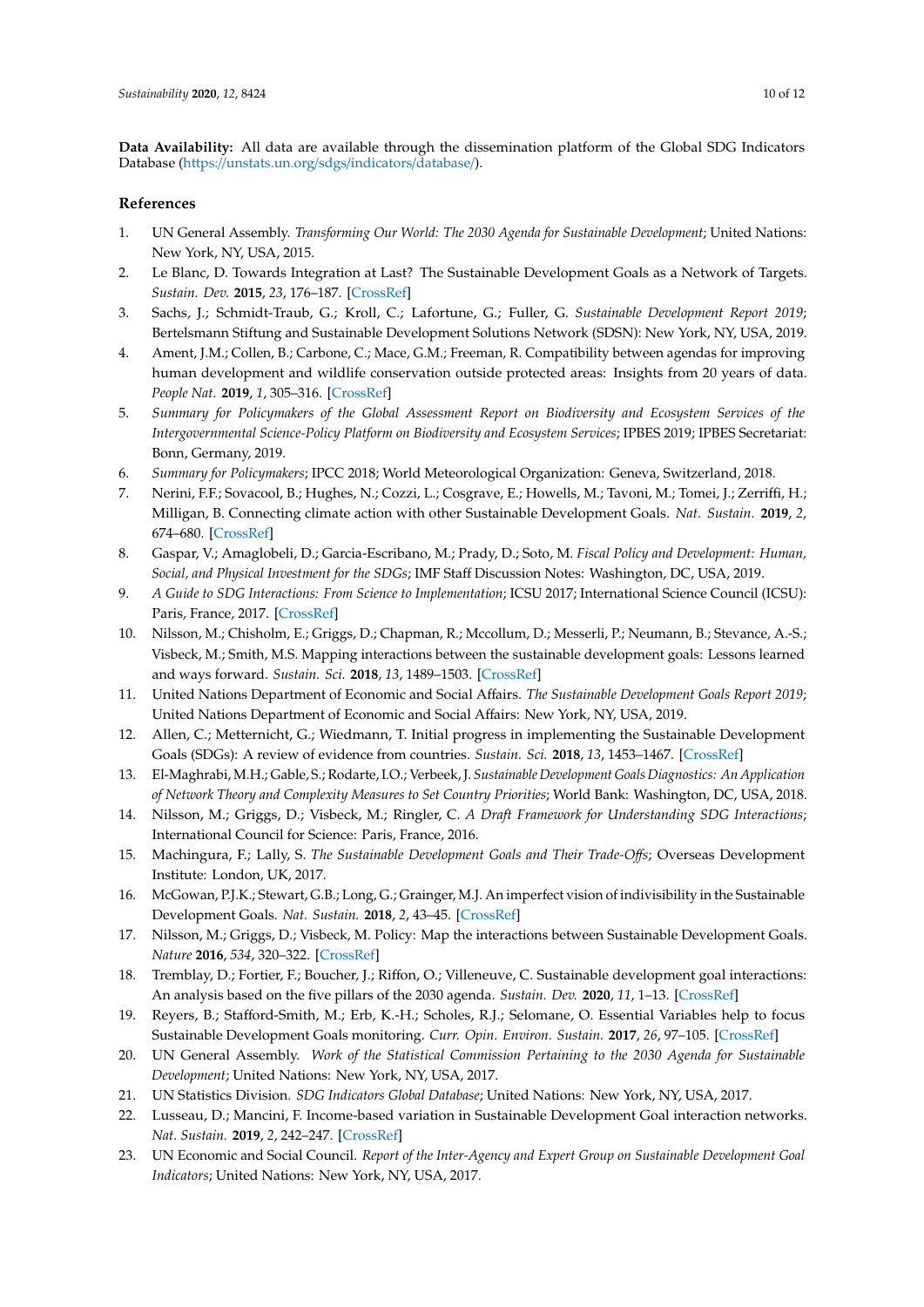- <span id="page-10-0"></span>24. R Development Core Team. *R: A Language and Environment for Statistical Computing*; R Foundation for Statistical Computing: Vienna, Austria, 2018.
- <span id="page-10-1"></span>25. Wood, S. *Generalized Additive Models*; CRC Press: Boca Raton, FL, USA, 2006.
- <span id="page-10-2"></span>26. Zeileis, A.; Grothendieck, G. zoo: S3 Infrastructure for Regular and Irregular Time Series. *J. Stat. Softw.* **2005**, *14*. [\[CrossRef\]](http://dx.doi.org/10.18637/jss.v014.i06)
- <span id="page-10-3"></span>27. Peterson, R.A. Ordered quantile normalization: A semiparametric transformation built for the cross-validation era. *J. Appl. Stat.* **2019**, 1–16. [\[CrossRef\]](http://dx.doi.org/10.1080/02664763.2019.1630372)
- <span id="page-10-4"></span>28. Benjamini, Y.; Hochberg, Y. Controlling the False Discovery Rate: A Practical and Powerful Approach to Multiple Testing. *J. R. Stat. Soc. Ser. B Stat. Methodol.* **1995**, *57*, 289–300. [\[CrossRef\]](http://dx.doi.org/10.1111/j.2517-6161.1995.tb02031.x)
- <span id="page-10-5"></span>29. Csardi, G.; Nepusz, T. The igraph software package for complex network research. *InterJournal* **2006**, *1695*, 1–9.
- <span id="page-10-6"></span>30. Flor, M.; Tang, E. Chorddiag: Interactive Chord Diagrams. 2014. R Package Version 0.1.2. Available online: http://[github.com](http://github.com/mattflor/chorddiag/)/mattflor/chorddiag/ (accessed on 4 December 2019).
- <span id="page-10-7"></span>31. Gu, Z.; Gu, L.; Eils, R.; Schlesner, M.; Brors, B. circlize implements and enhances circular visualization in R. *Bioinformatics* **2014**, *30*, 2811–2812. [\[CrossRef\]](http://dx.doi.org/10.1093/bioinformatics/btu393) [\[PubMed\]](http://www.ncbi.nlm.nih.gov/pubmed/24930139)
- <span id="page-10-8"></span>32. Pradhan, P.; Costa, L.; Rybski, D.; Lucht, W.; Kropp, J. A Systematic Study of Sustainable Development Goal (SDG) Interactions. *Earths Futur.* **2017**, *5*, 1169–1179. [\[CrossRef\]](http://dx.doi.org/10.1002/2017ef000632)
- 33. UN Environment. *Global Environment Outlook—GEO-6: Healthy Planet, Healthy People; UNEP 2019; Cambridge* University Press: Cambridge, UK, 2019.
- <span id="page-10-9"></span>34. Wackernagel, M.; Hanscom, L.; Lin, D. Making the Sustainable Development Goals Consistent with Sustainability. *Front. Energy Res.* **2017**, *5*, 518. [\[CrossRef\]](http://dx.doi.org/10.3389/fenrg.2017.00018)
- <span id="page-10-10"></span>35. Ranis, G.; Stewart, F.; Samman, E. Human Development: Beyond the Human Development Index. *J. Hum. Dev.* **2006**, *7*, 323–358. [\[CrossRef\]](http://dx.doi.org/10.1080/14649880600815917)
- <span id="page-10-11"></span>36. Bloom, D.E.; Canning, D.; Sevilla, J. The Effect of Health on Economic Growth: A Production Function Approach. *World Dev.* **2004**, *32*, 1–13. [\[CrossRef\]](http://dx.doi.org/10.1016/j.worlddev.2003.07.002)
- <span id="page-10-12"></span>37. Costanza, R.; Kubiszewski, I.; Giovannini, E.; Lovins, H.; McGlade, J.; E Pickett, K.; Ragnarsdóttir, K.V.; Roberts, D.; De Vogli, R.; Wilkinson, R. Development: Time to leave GDP behind. *Nature* **2014**, *505*, 283–285. [\[CrossRef\]](http://dx.doi.org/10.1038/505283a)
- 38. Kubiszewski, I.; Costanza, R.; Franco, C.; Lawn, P.; Talberth, J.; Jackson, T.; Aylmer, C. Beyond GDP: Measuring and achieving global genuine progress. *Ecol. Econ.* **2013**, *93*, 57–68. [\[CrossRef\]](http://dx.doi.org/10.1016/j.ecolecon.2013.04.019)
- <span id="page-10-13"></span>39. Fioramonti, L.; Coscieme, L.; Mortensen, L.F. From gross domestic product to wellbeing: How alternative indicators can help connect the new economy with the Sustainable Development Goals. *Anthr. Rev.* **2019**, *6*, 207–222. [\[CrossRef\]](http://dx.doi.org/10.1177/2053019619869947)
- <span id="page-10-14"></span>40. Coscieme, L.; Mortensen, L.F.; Anderson, S.; Ward, J.; Donohue, I.; Sutton, P.C. Going beyond Gross Domestic Product as an indicator to bring coherence to the Sustainable Development Goals. *J. Clean. Prod.* **2020**, *248*, 119232. [\[CrossRef\]](http://dx.doi.org/10.1016/j.jclepro.2019.119232)
- <span id="page-10-15"></span>41. Niessen, L.W.; Mohan, D.; Akuoku, J.K.; Mirelman, A.J.; Ahmed, S.; Koehlmoos, T.P.; Trujillo, A.; Khan, J.A.M.; Peters, D.H. Tackling socioeconomic inequalities and non-communicable diseases in low-income and middle-income countries under the Sustainable Development agenda. *Lancet* **2018**, *391*, 2036–2046. [\[CrossRef\]](http://dx.doi.org/10.1016/S0140-6736(18)30482-3)
- <span id="page-10-16"></span>42. Spaiser, V.; Ranganathan, S.; Swain, R.B.; Sumpter, D.J.T. The sustainable development oxymoron: Quantifying and modelling the incompatibility of sustainable development goals. *Int. J. Sustain. Dev. World Ecol.* **2016**, *24*, 457–470. [\[CrossRef\]](http://dx.doi.org/10.1080/13504509.2016.1235624)
- <span id="page-10-17"></span>43. Nilsson, M.; Zamparutti, T.; Petersen, J.E.; Nykvist, B.; Rudberg, P.; McGuinn, J. Understanding Policy Coherence: Analytical Framework and Examples of Sector-Environment Policy Interactions in the EU. *Environ. Policy Gov.* **2012**, *22*, 395–423. [\[CrossRef\]](http://dx.doi.org/10.1002/eet.1589)
- <span id="page-10-18"></span>44. Cejudo, G.M.; Michel, C.L. Addressing fragmented government action: Coordination, coherence, and integration. *Policy Sci.* **2017**, *50*, 745–767. [\[CrossRef\]](http://dx.doi.org/10.1007/s11077-017-9281-5)